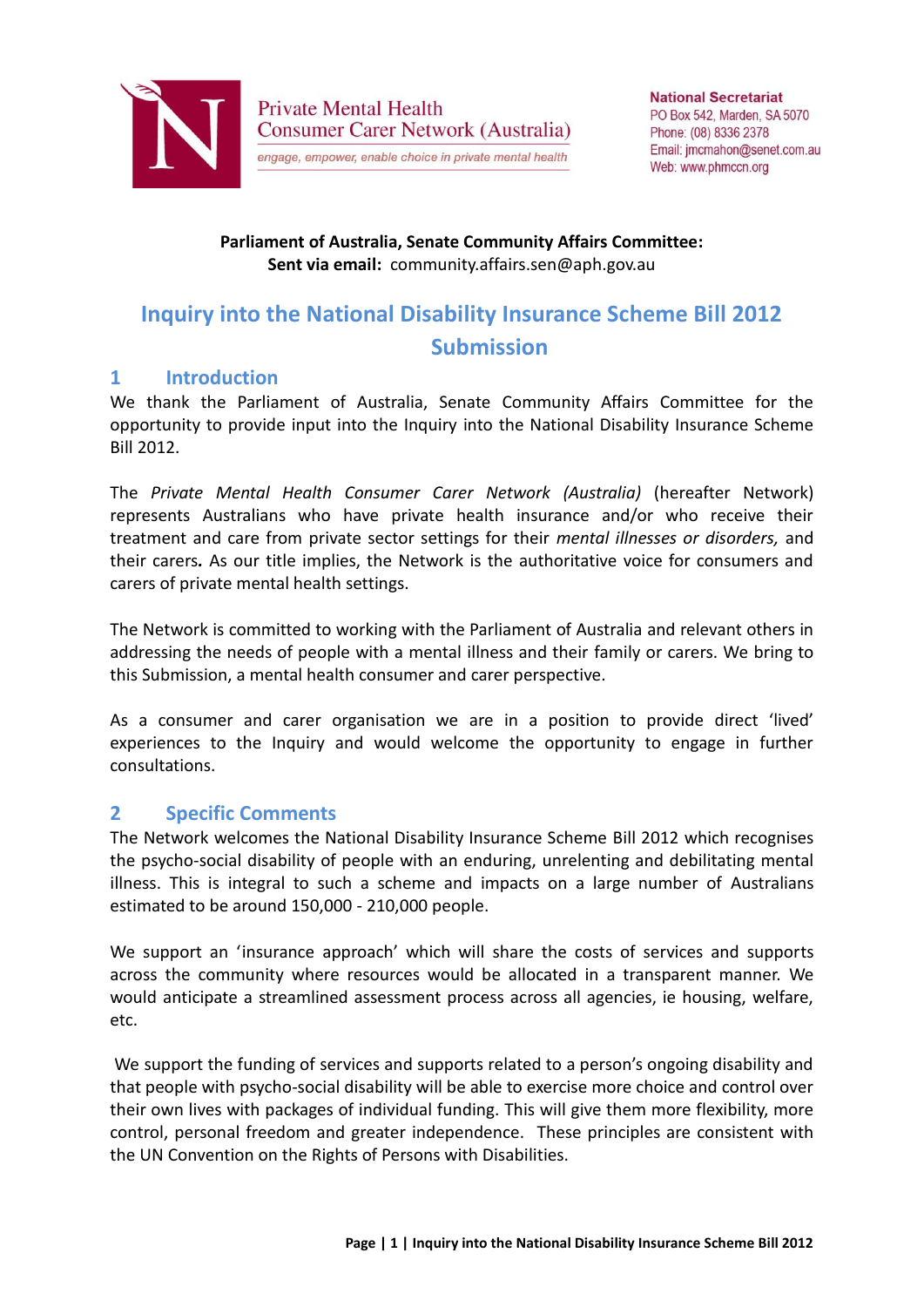There must be incorporated within the NDIS a system which comprehensively assesses eligibility undertaken by a mental health practitioner skilled in psychosocial disability, who is aware of the many implications such disability presents in the social, welfare, health and community sectors.

Much research has highlighted the close association between poor physical health and disability for people with mental illness. Many associated physical and medical conditions result from things such as the mental illness itself, side effects of long term psychotropic medications, self harm, to name a few. Life expectancy is shorter than that of people without mental illness.

We note with agreement the sentiments articulated in Sub-clause 3 (2) *recognises that responsibility for the implementation of the NDIS launch is shared across governments, and will require a shared and coordinated effort.*

#### **1. Decision Making**

Mental illness brings with it many challenges and the associated disability can impact on decision making. A large part of the NDIS deals with the capacity of the individual to make their own decisions about the support and services they require. A person's ability to make decisions about their own treatment is for many, the subject of Mental Health Legislation which determines under some circumstances, for example, Electro Convulsive Therapy (ECT) which they would prefer not to have. This decision is taken out of their control.

It is important to stress that people with enduring psycho-social disability will most of the time be able to make decisions about which support and services will best met their needs.

The NDIS must support the independence and participation of people with psychosocial disability in social, health and community sectors in a manner which supports their active ability to exercise their choice and control over the planning and delivery of the supports and services designed to address their particular needs.

#### **2. Functions and Responsibilities of Nominees**

We note that the NDIS Bill provides for the appointment, functions and responsibilities of Nominees (Part 5). This section provides *'general principles to guide the actions of people who may act on behalf of people with disability under the Act, including nominees, people with parental responsibility for children, and the Chief Executive Officer and other staff of the Agency'.* 

We note the facilitation of a 'plan nominee' and a 'correspondence nominee'. It could be interpreted that this section particularly relates to persons with psychosocial disability as a result of mental illness.

We note within this section that whilst participants are able to request the appointment of a particular individual, the CEO can appoint nominees provided that the written consent of the *nominee* has been provided.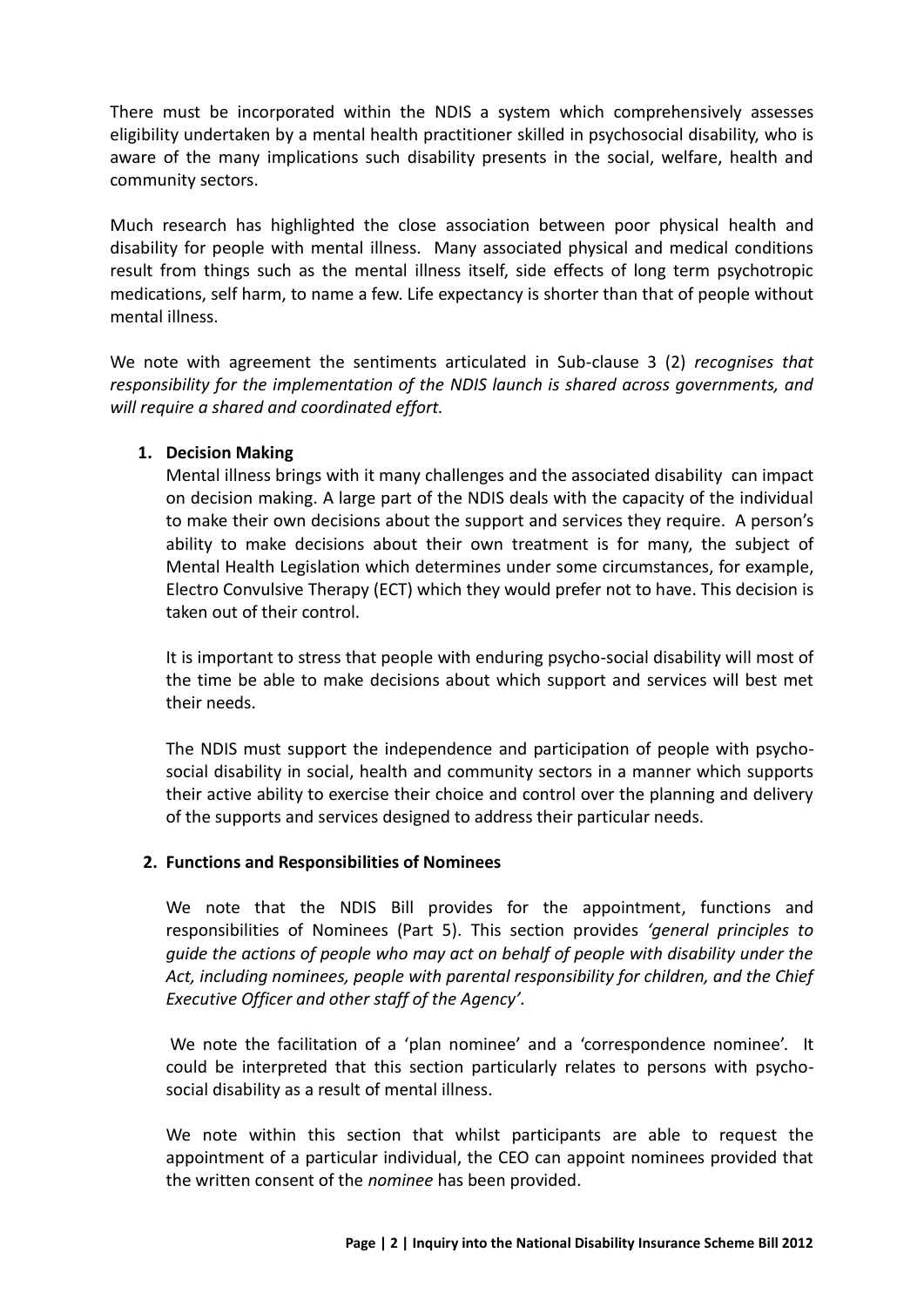We wish to stress that people with psycho-social disability within the community most often retain the cognition to be able to appoint their own nominee. Carers play a pivotal role and it would seem appropriate that if a person with an enduring mental illness wishes to have their carer as their nominee, this must not be over-ridden by a CEO's perception or decision.

We strongly support Clause 5 which sets out the provision of a nominee to undertake activities in accordance with the principles so far as practicable, as well as the principles that:

- *(a) the person with disability should be involved in decision-making that affects them, including making decisions for themselves, to the extent possible;*
- *(b) the person with disability should be encouraged to engage in the life of the community;*
- *(c) the judgements and decisions that people with disability would have made for themselves should be taken into account;*
- *(d) the cultural and linguistic circumstances of the person with disability should be taken into account; and*
- *(e) the supportive relationships, friendships and connections of others to the person with disability should be recognised.*

#### **3. Assistance to participants**

Clause 6 recognises that participants may require assistance and support in meeting their obligations and that the Agency is able to provide that support and assistance. For example, as reimbursement for transport costs relating to appointments and/or medical/psychiatric consultations and this would well be necessary for people with psycho-social disability where disability payments through Centrelink are the main stay of financial support.

#### **4 Conclusion**

People with an enduring and debilitating mental illness are amongst the most disabled and vulnerable in our community. Their need for support and specific services are as important as any other person. Support with packages aimed at addressing their individual needs is welcomed and must form an integral part of the NDIS Bill 2012.

We must recognise their legitimate claim as much as those with a profound physical or intellectual disability. Their fundamental right to choice, enablement to make their own decisions; and the engagement in the social and community aspects attributed to most Australians must be upheld.

Families and carers must also be recognised for the critical role they play in the life of the persons with psycho-social disability. There is much emphasis and focus on transferring treatment and care for people with mental illness into the community and in the main,